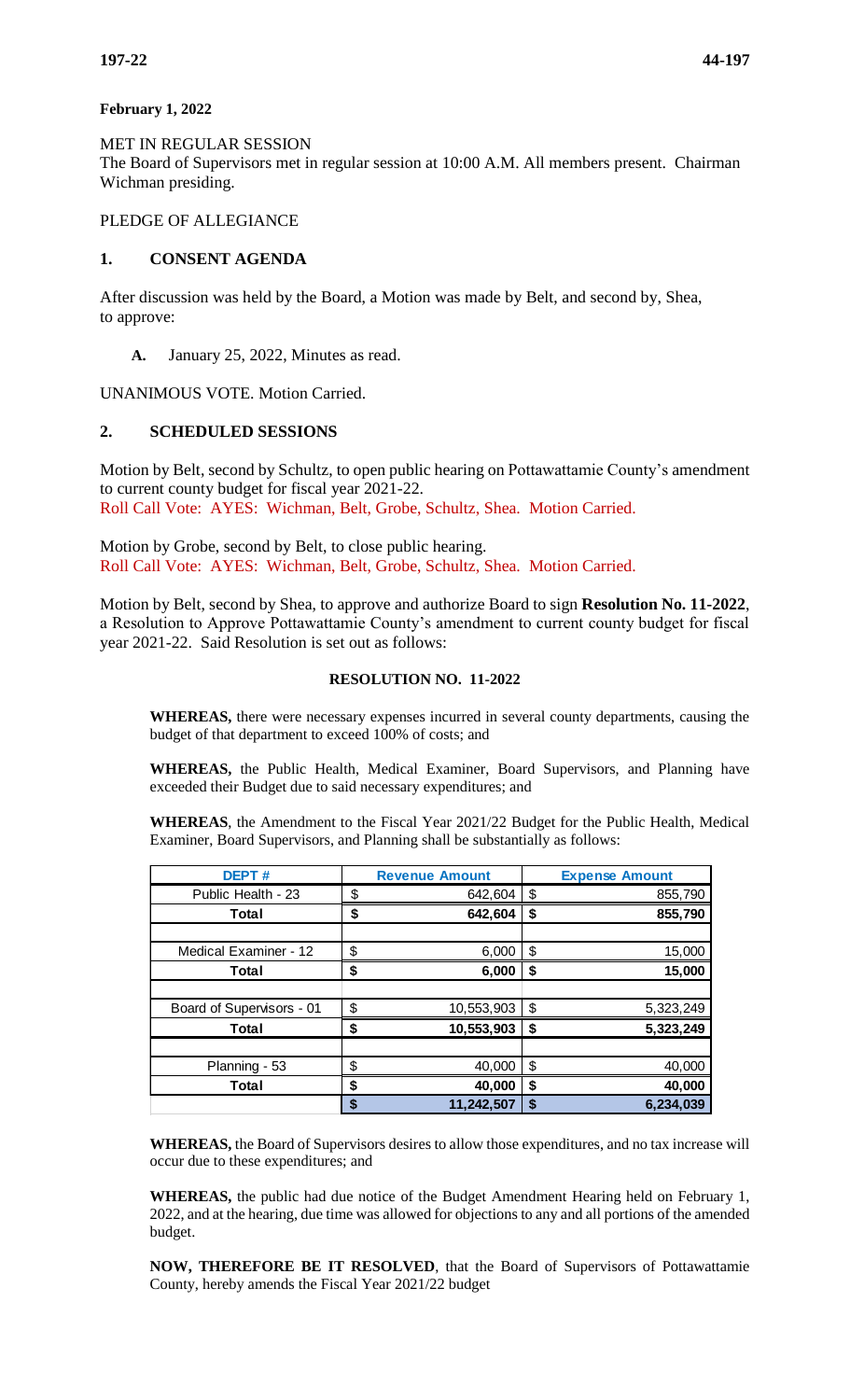**ROLL CALL VOTE** 

# **Dated this 1st day of February, 2022.**

|                       |          |                       | <b>ABSTAIN</b> | <b>ABSENT</b> |
|-----------------------|----------|-----------------------|----------------|---------------|
| Tim Wichman, Chairman | AYE<br>O | <b>NAY</b><br>$\circ$ | O              | O             |
| <b>Scott Belt</b>     | O        | O                     | ∩              | ∩             |
| Lynn Grobe            | O        | O                     | ∩              | ∩             |
| <b>Justin Schultz</b> | O        | $\circ$               | $\circ$        | ∩             |
| <b>Brian Shea</b>     | O        | $\circ$               | ∩              | ∩             |
|                       |          |                       |                |               |

#### ATTEST: \_\_\_\_\_\_\_\_\_\_\_\_\_\_\_\_\_\_\_\_\_\_\_\_\_\_\_\_\_\_\_\_\_\_\_\_\_\_\_\_\_\_\_\_\_\_\_\_\_

Melvyn J. Houser, County Auditor

### Roll Call Vote: AYES: Wichman, Belt, Grobe, Schultz, Shea. Motion Carried.

Deb Masker from Southwest Iowa Leadership Academy appeared before the Board to give a presentation and provide an update on the 2022 Southwest Iowa Leadership Academy Retreat and potential funding by the County. Discussion only. No action taken.

Antonia Krupicka–Smith from the Council Bluffs Public Library appeared before the Board to give a presentation and provide an update on the Council Bluffs Public Library. Discussion only. No action taken.

Matt Wyant Director, Planning and Zoning appeared before the Board to give an update on the Public Health Building Project. Discussion only. No action taken.

Patricia Russmann / Executive Director, Thriving Families Alliance appeared before the Board to give a presentation on Community Plan for Pottawattamie County advance early childhood. Discussion only. No action taken.

After discussion was held by the Board, a Motion was made by Belt, and second by Schultz, to approve the Veteran Affairs Commission's recommendation to hire Margarita Dooley as Director for Pottawattamie County Veteran Affairs at an annual salary of \$65,000. Roll Call Vote: AYES: Wichman, Belt, Grobe, Schultz, Shea. Motion Carried.

### **3. OTHER**

After discussion was held by the Board, a Motion was made by Schultz, and second by Shea, to approve the Treasurer's office renovation work to Olsen Construction. UNANIMOUS VOTE. Motion Carried.

After discussion was held by the Board, a Motion was made by Schultz, and second by Shea, to approve and authorize Chairman to sign the Final Acceptance Certification for Project RC- $C078(203) - 9A-78.$ UNANIMOUS VOTE. Motion Carried.

# **4. RECEIVED/FILED**

#### A. Reports

1) Sheriff's Report of Fees Collected and Disbursed for December 2021.

B. Salary Action(s):